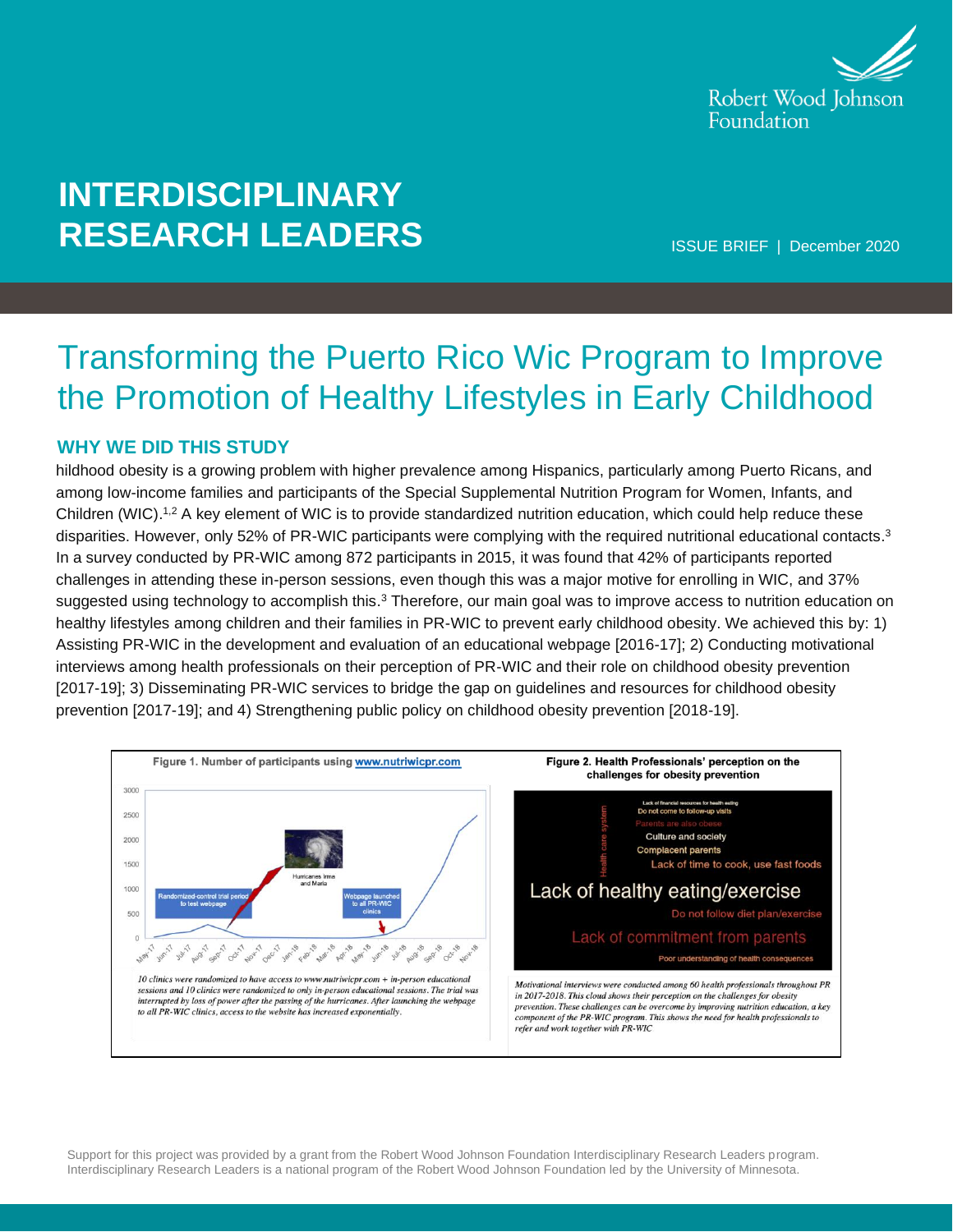To improve the delivery of WIC nutrition education in Puerto Rico, this study gathered information from program participants to design a new website and information portal for the Puerto Rico WIC program that gives participants direct access to the education courses online and other helpful resources. The platform which we developed, [www.nutriwicpr.com,](https://www.nutriwicpr.com/) has attracted more than 35,000 active users (refer to Figure 1). In addition to developing a theoretical framework and content for the platform, we took steps to evaluate its initial impacts, including whether users adopted recommended healthy lifestyle choices and whether these actions had any impact on early infant growth.

We also conducted interviews with health professionals involved in the care of women and children and identified efforts to increase their capacity to prevent and treat childhood obesity.

#### **WHAT WE FOUND**

Our partnership provided the theoretical framework and multimedia resources for the development of [www.nutriwicpr.com.](https://www.nutriwicpr.com/) It was evaluated through a randomized trial in 10 WIC clinics compared to 10 control clinics with excellent satisfactory response, even under catastrophic conditions. It was launched to all 90 PR-WIC clinics in 2018. In June 2018, there were >23,000 active participants.

Health professionals lack knowledge/underestimate the role of PR-WIC on early obesity prevention. There is a growing need to continue disseminating guidelines and resources for childhood obesity prevention among health professionals and to strengthen related public policy.

#### **WHAT DO THESE FINDINGS MEAN**

The development of [www.nutriwicpr.com](https://www.nutriwicpr.com/) has allowed WIC participants to have access on a regular, consistent and accessible way to nutrition education. This is turn has improved the rate of completion of educational contacts in WIC, which is a requirement to keep the funding for such important food safety program. Also, our project helped align messages from health care providers with WIC messages so that participants receive the same messages to prevent childhood obesity. It also helped bridge the gap in knowledge about WIC services for preventing infant obesity and in redefining policies to be consistent with these messages and with the culture of health for preventing childhood obesity. This work as a whole has the potential to create a culture of health by all stakeholders working together to promote healthy behaviors early in life for preventing life-long obesity.

## **"To prevent obesity, the most important is to educate parents on how to feed their children."**

*—Pediatrician, Mayagüez-PR*

#### **MORE ABOUT THIS STUDY**

The WIC Program is the only food security service that is required to provide nutritional education. A total of 2 educational contacts are required every 6 months and this is a compliance measured evaluated by USDA. Based on the preliminary results from PR-WIC on low compliance to the educational contacts, lack of childcare and transportation to attend these and suggestions by participants to use technology for this, our project was geared towards helping the PR-WIC in the development of an accessible online/mobile learning platform to disseminate their nutritional messages. This website was expected to facilitate compliance with educational contact, increased participant retention beyond 24 months of age, and adoption of healthy behaviors. Increase uptake of healthy lifestyle behaviors were expected to result in improvements of early growth patterns and subsequent reduction in childhood obesity.

This collaborative effort was built upon an existent community-academic partnership and brought together stakeholders of the WIC community at different levels: participants, providers, officials and health care providers. This webpage was first pilot tested among a group of WIC participants and after improving the website, the 6-month randomized controlled trial was implemented. A total of 20 WIC clinics were either randomized to have access to the webpage to complete the